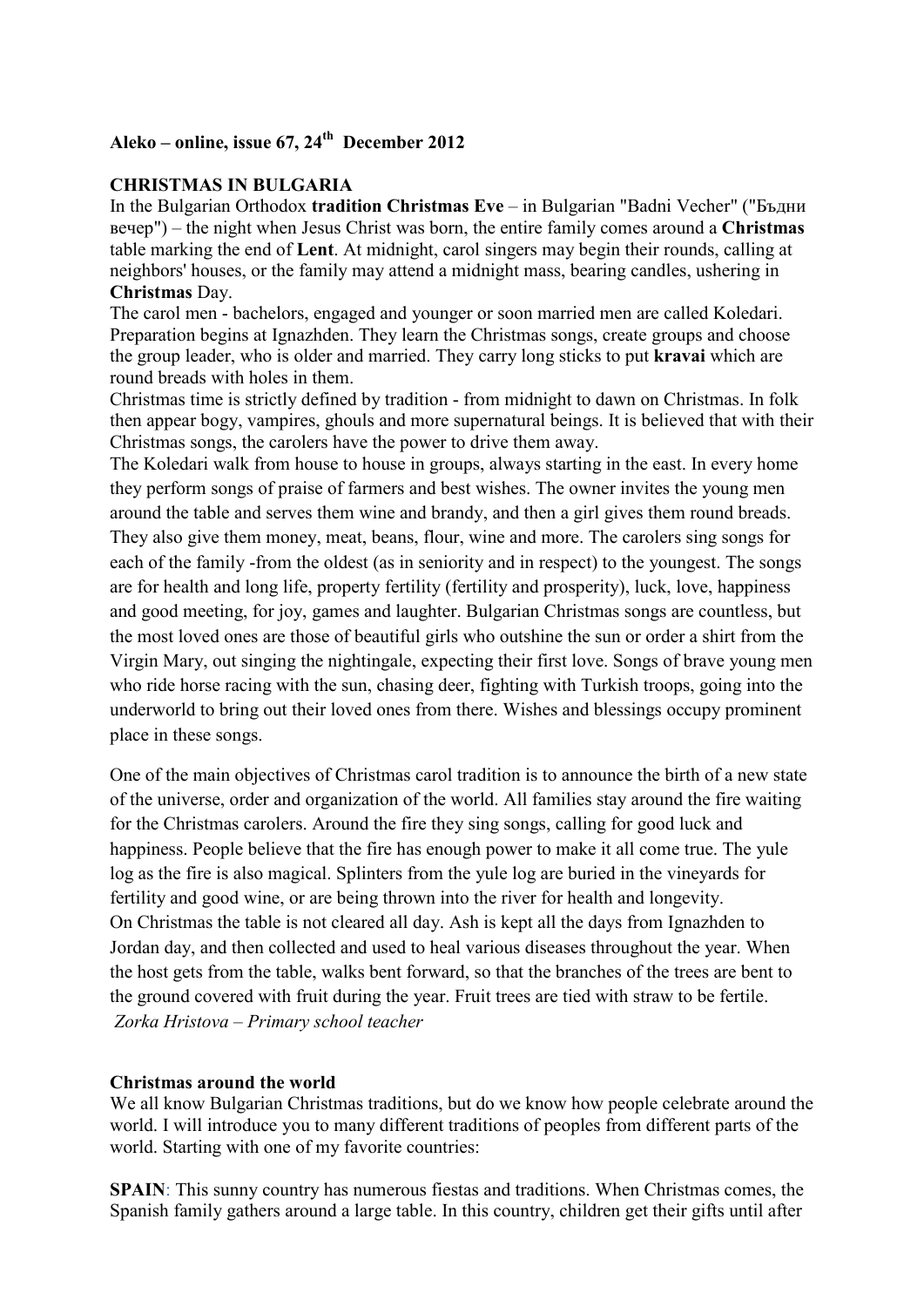the New Year and not by Santa, but by the three wise men, who bring gifts to good children. Just before New Year everyone prepares twelve grapes. They need to eat them quickly, because if they fail to do so till midnight, then they will have bad luck throughout the year. On the table there is necessarily a lot of fish and seafood. There are also a lot of almonds and fruit. For dessert, kids eat Christmas cookies - torones. They are made from honey and almonds, which resemble the Bulgarian halva.

I continue now with another wonderful country.

**FRANCE**: The French are famous for their beautifully decorated trees, and here are some of their customs. Christmas begins with a recreation of the birth of Jesus, called Creche. For this purpose they use small clay figurines - santos. As in Bulgaria, in France they also leave the Yule log to burn. After the Mass the family gathers around the table. Stuffed goose, turkey with chestnuts, oysters and fruit are served. For dessert they all eat and cake, mostly chocolate cake, called Buche de Noel (Christmas stump). I will now tell you about:

**ITALY**: In Italy, on December 6, Saint Nicholas hangs little gifts on doors, but nobody sees him. On December 13 obedient children receive small gifts from St. Lucia. On December 23, children dress up as shepherds and sing carols from door to door. In return they receive sweets or money. On Christmas Eve, families exchange gifts. The day ends with a midnight mass. On January  $6<sup>th</sup>$ , Italian children receive presents from the good witch Befana. She flies and puts the gifts down the chimney. Bad children often receive from her a piece of charcoal, made from chocolate. On the table at Christmas there are fish, turkey, chicken, pasta and Christmas cakes.

Here is information about Christmas in:

**SWEDEN**: Christmas holidays are associated with traditional dress outfits. They start from December 23 - the day of St. Lucia. Early in the morning the oldest girl in the family paints a portrait of St. Lucia, puts on a white robe and wears a crown made of candy. During the day, the girl treats her parents with coffee and wine. Christmas tree is decorated with ginger cookies and flowers. After dinner a family member, dressed as a dwarf, gives gifts while singing funny rhymes. On the table there is ham, pork, many ginger products and biscuits, thick mustard, fish, milk and rice, stew with potatoes and mulled wine. *Ioan Shterev – 5v class*

#### **A LETTER TO SANTA CLAUS**

Joyous celebration approaching, With singing, dancing and fun. Santa in the snow Comes on a wonderful sleigh. I decided to ask him for a gift, So I sat down and wrote: Dear Santa with white beard, How I'm waiting for you to come To tell you: I have been good And I will secretly whisper That I did three mischiefs But my Mum forgave me! Hurry! It's already Christmas,